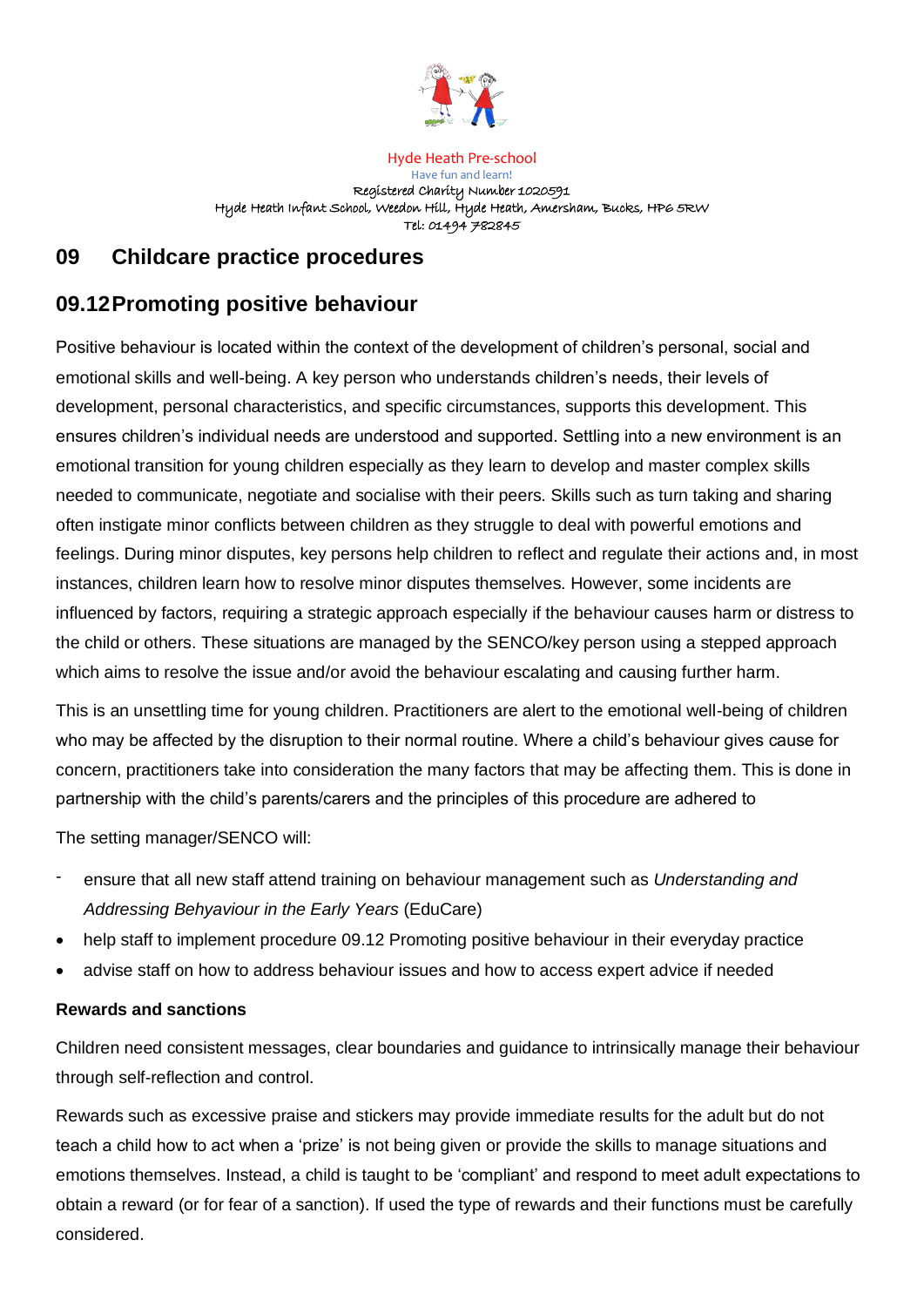Children are never labelled, criticised, humiliated, punished, shouted at or isolated by removing them from the group to be left in 'time out' or on a 'naughty chair'. If a child is distressed or causing harm to others, it may help to remove them from the immediate environment where the incident occurred. They should be taken to a quiet area by their key person for up to 5 minutes to help them calm down. If appropriate, the key person can use this time to help the child reflect on what has happened. Physical punishment of any kind is never used or threatened which could adversely affect a child's well-being. If staff become aware that another person has given corporal punishment to a child, they follow 06 Safeguarding children, young people and vulnerable adults procedures. Physical intervention to safeguard a child/children must be carried out as per the guidance in this procedure.

## **Step 1**

- The setting manager, SENCo and other relevant staff members are knowledgeable with, and apply the procedure 09.12 Promoting positive behaviour.
- Unwanted behaviours are addressed using an agreed and consistently applied approach to deescalate situations
- Behaviours that result in concern for the child and/or others must be discussed by the key person, SENCo/setting manager. During the meeting the key person must use their all-round knowledge of the child and family to share any known influencing factors such as a new baby in the family, child and/or parental illness, underlying additional needs to help place the child's behaviour into context.
- Appropriate adjustments to practice must be agreed within the setting. If relevant, a risk assessment should be carried out.
- If the adjustments are successful and the unwanted behaviour does not reoccur or cause concern then normal monitoring can resume.

# **Step 2**

- If the behaviour remains a concern, then the key person and SENCo must liaise with the parents to try to discover possible reasons for the behaviour and to agree next steps. If relevant and appropriate the views of the child must be sought and considered to help identify a cause.
- If a cause for the behaviour is not known or only occurs whilst in the setting, then the setting manager/SENCo must suggest using a focused intervention approach to identifying a trigger for the behaviour such as the ABC approach, i.e. Antecedents – what happened before; Behaviour – what was the behaviour observed; Consequences – what happened after the event.
- If a trigger is identified, then the SENCo and key person must meet with the parents to plan support for the child through a graduated approach via SEN support**.**
- Aggressive behaviour by children towards other children will result in a staff member intervening immediately to stop the behaviour and prevent escalation using the agreed initial intervention approach. If the behaviour has been significant or may have a detrimental effect on the child, the parents of the victim of the behaviour and the parents of the perpetrator must be informed. If the setting has applied a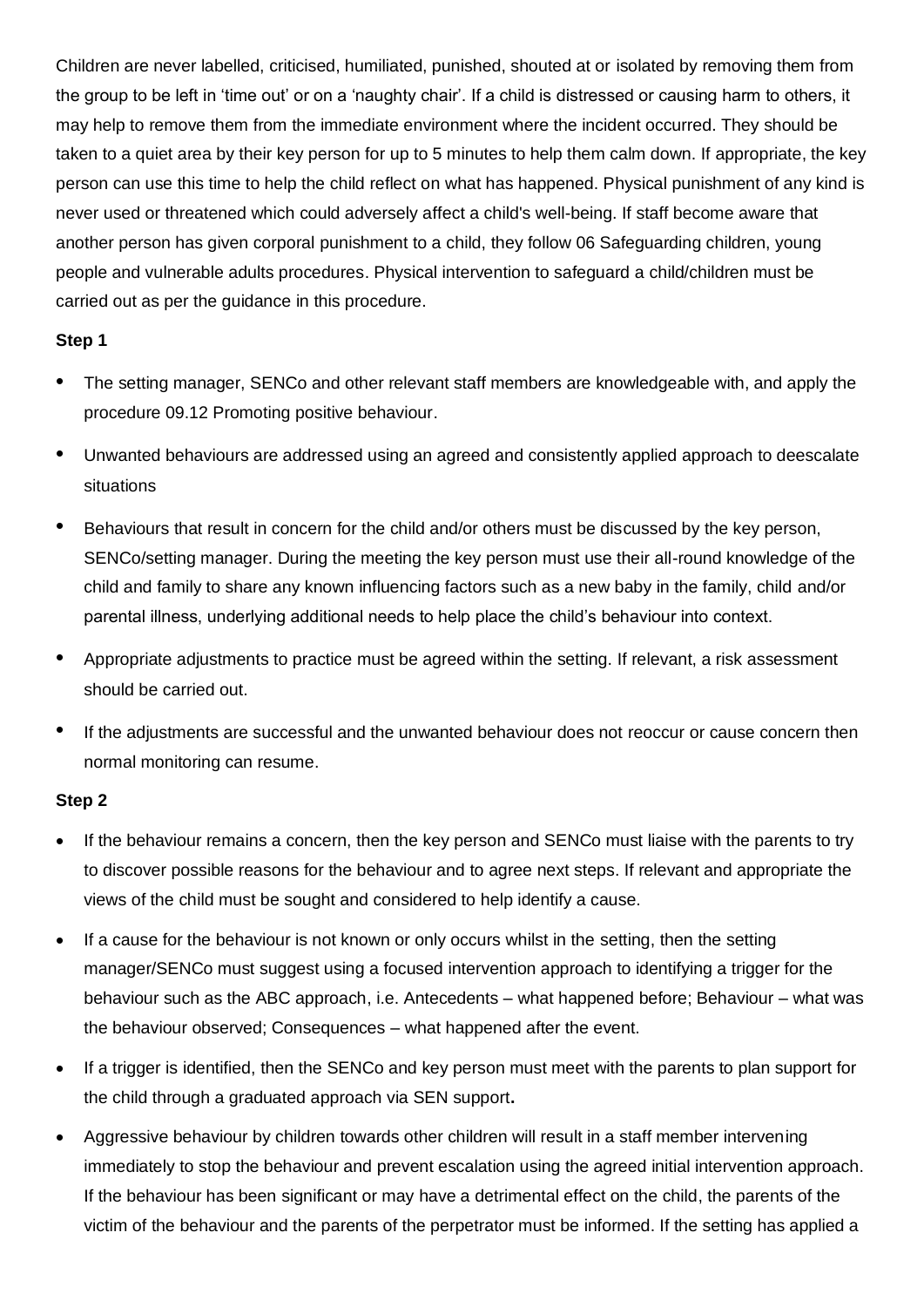physical intervention, they must follow the guidance as set out below. The designated person completes 6.1b Safeguarding incident reporting form and contact Ofsted if appropriate. A record of discussions is recorded and parents are asked to sign.

- Parents must also be asked to sign risk assessments where the risk assessment relates to managing the behaviour of a specific child.
- If relevant, actions for dealing with the behaviour at home are agreed with parents and incorporated into the action plan. Other staff are informed of the agreed interventions and help implement the actions. The plan must be monitored and reviewed regularly by the key person/SENCo until improvement is noticed.
- Incidents and intervention relating to unwanted/challenging behaviour by children must be clearly and appropriately logged on 09.13b SEN Support - Action plan.

# **Step 3**

If despite applying initial intervention to deescalate situations and focused interventions to identify triggers the child's behaviour continues to occur and/or is of significant concern, the SENCo and key person invite the parents to a meeting to discuss external referral and next steps for supporting the child. It may be agreed that the setting request support from the Early Help team and/or other specialist services such as the Area SENCo. This will help address most developmental or welfare concerns. If the behaviour is part of other welfare concerns that include a concern that the child may be suffering or likely to suffer significant harm, safeguarding procedures 06 Safeguarding children, young people and vulnerable adults procedures must be followed immediately.

- Advice provided by external agencies is incorporated in 09.13b SEN Support: Action Plan and regular multi-disciplinary meetings held to review the child's progress.
- If a review determines a statutory assessment may be needed then all relevant documentation must be collected in preparation for an Education Health and Care Assessment which may lead onto an Education, Health and Care Plan.

#### **Use of physical intervention**

Staff will already use different elements of physical contact with a child as part of their interaction in the setting especially when they are comforting a child or giving first aid. However, physical intervention to keep a child or other children safe is different and should only be applied in exceptional circumstances.

The EYFS states that it physical intervention from a staff member towards a child may be used for the purposes of "averting immediate danger of personal injury to any person (including the child) or to manage a child's behaviour if it is absolutely necessary".

Staff must do all they can to avoid using a physical intervention because this is not the preferred way of addressing children's behaviour.

To offer protection to children a range of appropriate graded interventions may be needed before physical intervention is applied. Most single incidents such as a child throwing a book on the floor or kicking a chair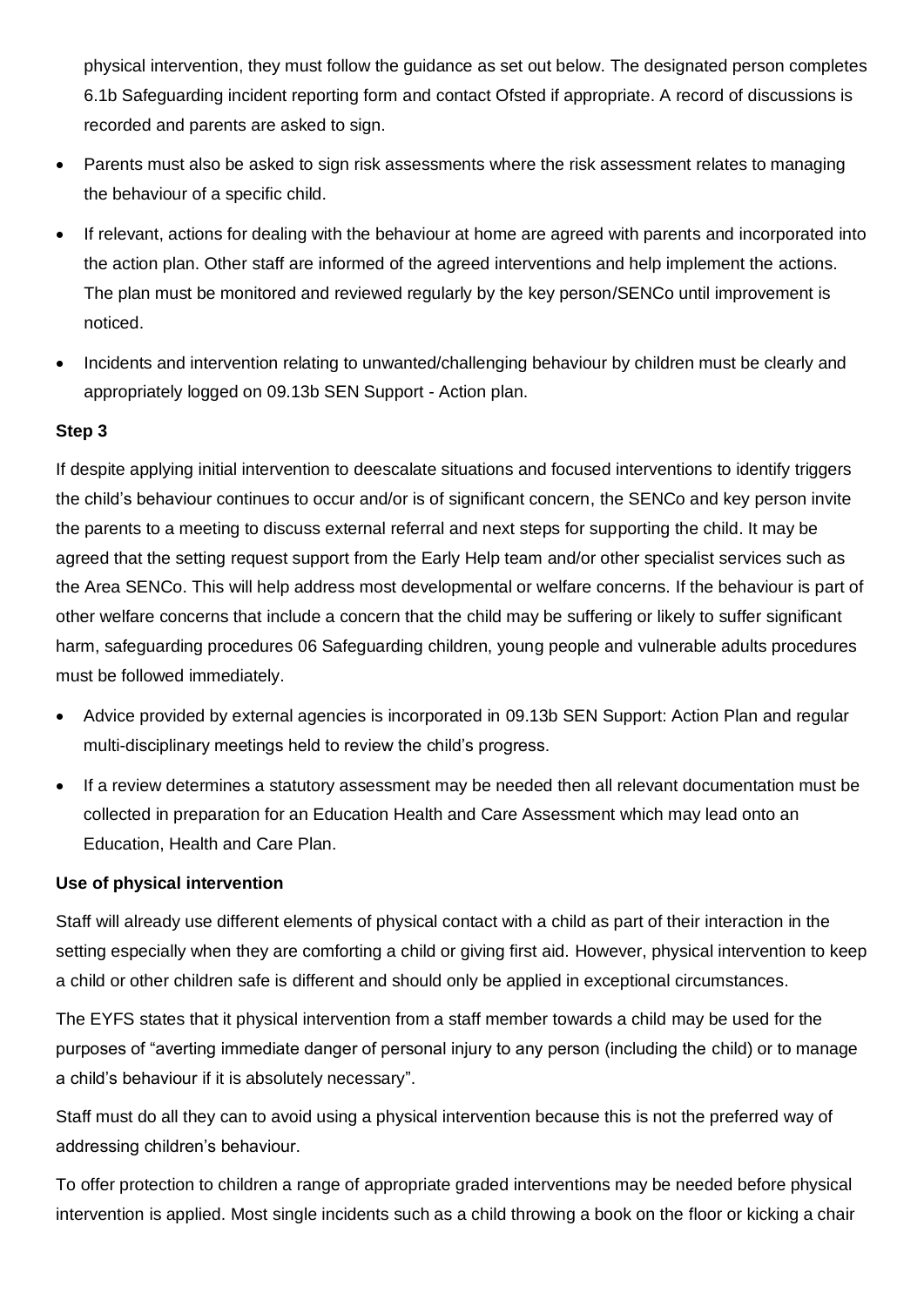usually only require a verbal intervention from a member of staff. In other situations, an intervention can be applied through mechanical and environmental means such as locking doors and stair gates. This usually stops a situation escalating. However, there will be some situations where a child places themselves or others in danger which requires an immediate need for the use of both verbal and physical intervention. f a single or persistent incident requires a physical intervention such as physical handling from a staff member towards a child, then this is used intentionally to restrict a child's movement against their will. In most cases this can be applied through the use of the adult's body gently and safely blocking the child from access to danger or to prevent danger.

To physically intervene, a practitioner may use "reasonable force" to protect a child from injuring themselves or others. Legally a practitioner may also use reasonable force to prevent a child from damaging property. However, we would expect that in instances of damaging physical property a child would only experience a physical intervention if the broken property presented a risk or is high value.

If a situation arises which requires urgent physical hands-on intervention this is best applied by the staff who knows the child well such as their key person who is more able to calm them or use other known methods for defusing situations without physical intervention.

## **Physical handling**

We use the principle of applying reasonable minimal force and handling in proportion to the situation. Staff use as little force as necessary to maintain safety. This intervention should only be used for as short a period as possible to keep the child safe and maintain well-being by aiming for:

- keeping the child's safety and well-being paramount
- a calm, gentle but firm approach and application of the intervention
- never restricting the child's ability to breathe
- side-by-side contact with the child
- no gap between theirs or the child's body
- keeping the adults back as straight as possible
- avoiding close head-to-head positioning to avoid injury to the child and themselves (head butting)
- only holding the child by their 'long' bones to avoid grasping at the child's joints where pain and damage are most likely to occur
- avoiding lifting the child unless necessary
- reassuring the child and talking about what has happened
- only applying a physical intervention on a disabled child if training or preferred method is provided from a reputable external source e.g. British Institute of Learning Disabilities [www.bild.org.uk/](http://www.bild.org.uk/)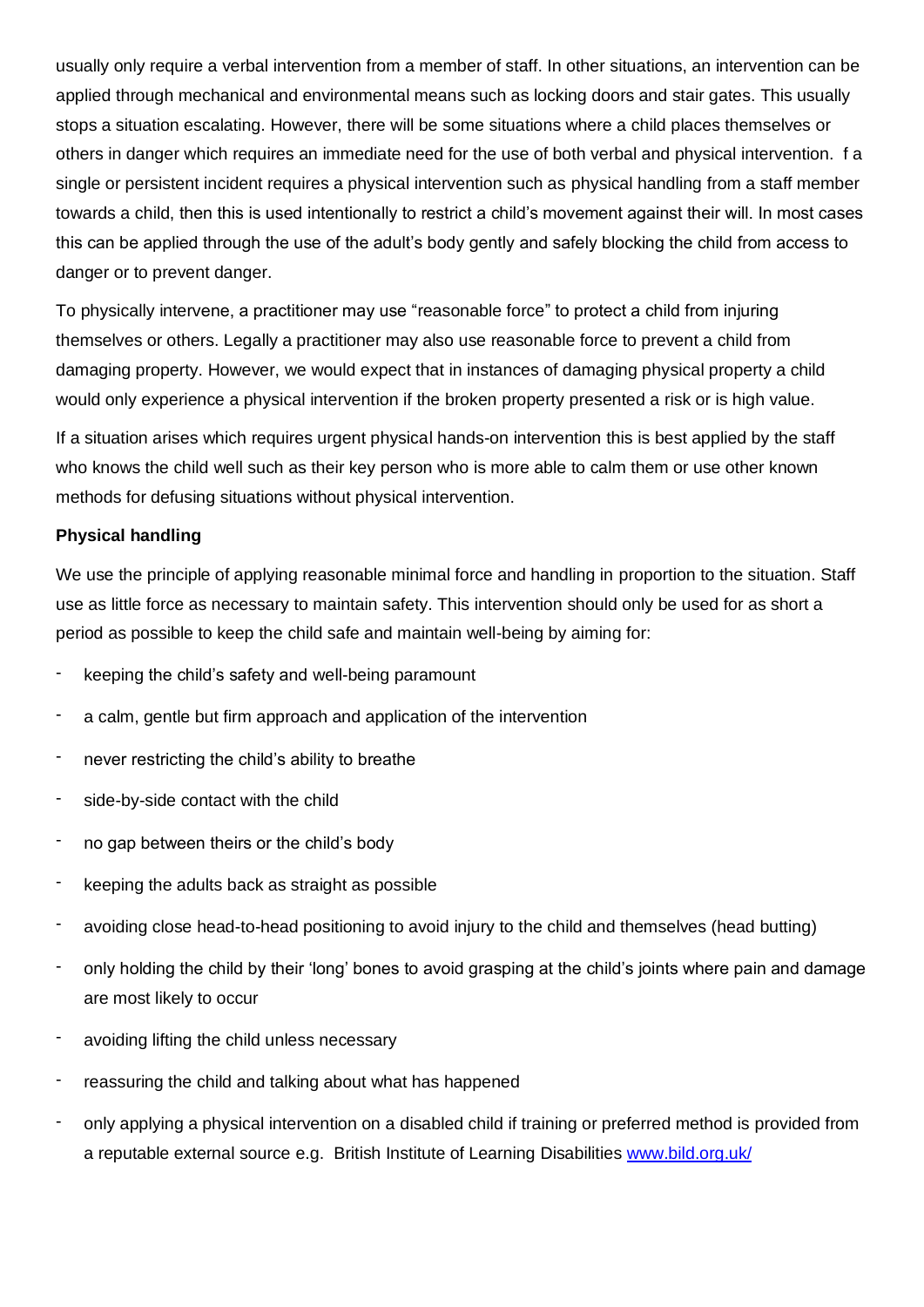## **Risks**

There are risks associated with any physical intervention and handling of a child. The younger and more vulnerable a child may be, the greater risk to the child of using physical intervention towards them. However, there are also risks to children associated with not intervening physically; for instance, if a practitioner did not take hold of a child by the wrist, they may have run into the path of a fast-moving car.

Before intervening physically to protect a child from immediate harm a practitioner needs to decision make in a split second, considering the following factors. This is described as dynamic risk assessment.

- What is the immediate risk to this child if I do not intervene now?
- What might the risks be if I do intervene? If this was my child, what would I want someone looking after them to do in this situation?
- What is the minimum level of intervention that will be effective here? How can I do this as gently as possible for as short a time as possible and how am I going to manage myself to stay calm?

# **Recording**

Any instance of physical intervention is fully recorded immediately and reported to the designated person as soon as possible on 6.1b Safeguarding incident reporting form, ensuring that it is clearly stated when and how parents were informed. Parents are asked to sign a copy of the form which is then kept on the child's file. The designated person decides who will notify the parent and when, ensuring that the parent signs to say they have been notified. An individual risk assessment should be completed after any physical intervention with a child which considers the risks and likelihood of such behaviour re-occurring and how this will be managed. The risk assessment should be agreed and signed by parents.

# **Temporary suspension (fixed term)**

Any decision to temporarily suspend a child must be carefully considered lawful, reasonable and fair. If despite following the stepped approach for behaviour it is necessary to temporarily suspend a child, for no more than five days, on the grounds of health and safety, the following steps are followed.

- The setting manager provides a written request to suspend a child to their line manager; the request must detail the reason why the child must be suspended and the length of time of the proposed suspension.
- If the line manager approves, the parents must be invited to a meeting to discuss next steps. Parents are invited to bring a representative along. Notes must be taken at the meeting and shared later with the parents. The meeting must aim for a positive outcome for the child and not to suspend.
- If no acceptable alternative to suspension is found then the setting manager must give both verbal and written notice of time related suspension to the parent, meanwhile the setting manager must ensure that continued resolution is sought and suitable adjustments are in place for the child's return.

## **Suspension of a disabled child**

We have a statutory duty not to discriminate against a child on the basis of a protected characteristic. This includes suspending a child based on a disability. Ignorance of the law or claiming it was unknown that a